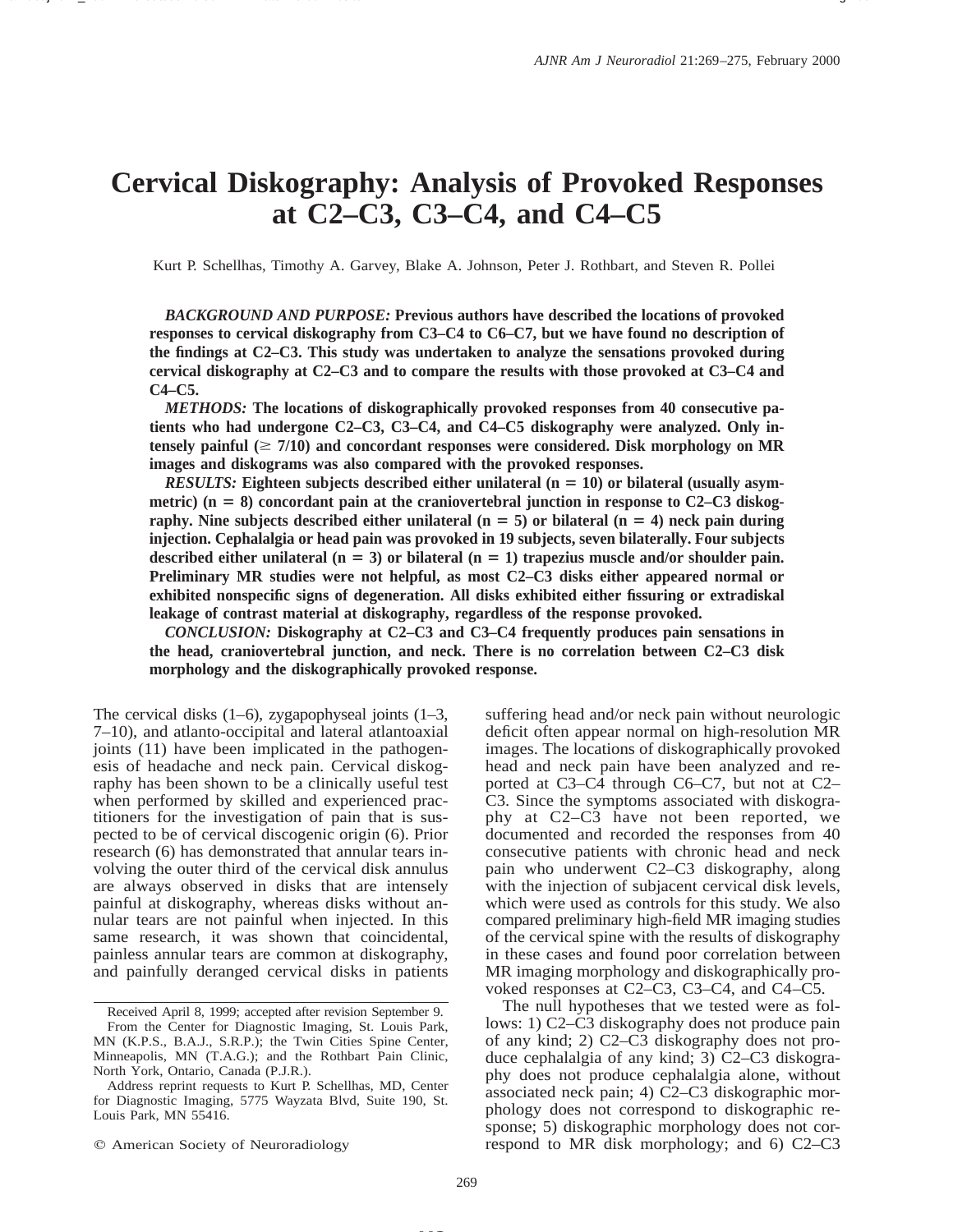diskographically provoked pain response does not correspond to MR imaging disk morphology.

Name /ajnr/21\_206 02/03/00 10:05AM Plate # 0 com osite g 270 # 2

## **Methods**

Retrospective (first six cases) and prospective (subsequent 34 subjects) analyses of 40 patients (33 women and seven men, 19–67 years old) with suspected high cervical disk derangement were undertaken. All patients had been referred for diskography by one of 13 physicians subspecializing in either head and neck pain management or spine-related disorders and representing the following subspecialties: orthopedic spine surgery, neurosurgery, neurology, physical medicine/rehabilitation, and anesthesiology. All patients underwent cervical diskography at C2–C3, C3–C4, and C4–C5 in addition to subjacent levels in most cases to evaluate disabling clinical head and/or neck pain of, at minimum, 12 months' duration (range, 12 months to 18 years), suspected to be of cervical discogenic origin. Thirty-four patients also were studied at the C5–C6 levels diskographically, 16 level had diskography at C6–C7, and two had the C7–T1 disk studied as part of the same multilevel procedure. Thirty-one patients were being examined specifically for head pain as their primary complaint, with or without neck, shoulder, upper back, and/or extremity complaints. Complaints included pain (either isolated or in various locations) involving the cranium, neck, trapezius muscle(s), shoulder(s), upper back, and upper extremity(ies), either unilateral or bilateral.

All patients in the series had undergone preliminary examination of the cervical spine with high-field MR imaging (40 patients) and thin-section CT (10 patients) within 12 months of diskography. Any patient whose symptoms had changed significantly since initial imaging underwent repeat MR imaging before the diskography. All cervical MR studies were performed on a 1.5-T superconducting magnet with a dedicated cervical coil. Sagittal T1-weighted images were obtained with the following parameters: 600/20/1 (TR/TE/excitations), 3-mm -thick sections with a 1.0-mm gap, and  $256 \times 192$  matrix. These were followed by sagittal magnetization-prepared gradient-echo (MPGR) images with 3-mm-thick sections with a 1-mm gap, 20 $^{\circ}$  flip angle, 10/2 (TE/excitations), and a 256  $\times$ 192 matrix. Axial MPGR images with 3-mm-thick sections and a 1-mm gap,  $20^{\circ}$  flip angle, and  $10-15/2$  (TE/excitations) were then obtained. CT studies were obtained with a highresolution helical scanner using contiguous 3-mm-thick scans from the midbody of T1 upward through the midbody of C2. Thirty-four patients also had either CT or MR imaging of the head and brain within the same time frame. All MR and CT studies were interpreted by neuroradiologists thoroughly experienced in spine imaging and injection procedures. For this study, each spine MR imaging examination was reviewed with specific regard to the C2–C3 disk (by at least one of the neuroradiologist authors) and categorized as either normal or abnormal. Any decrease in C2–C3 disk hydration seen on MR studies, as well as disk contour change, decrease in height, segmental malalignment, or adjacent endplate infraction seen on either CT or MR studies qualified the disk as abnormal. Patients with prior cervical spine surgery at or above C4–C5 and/or cranial vault surgery were excluded from this study. Two subjects who had undergone previous cervical spine surgery at C5–C6 or below were included in this group.

On the day of diskography, patients completed a questionnaire about their symptoms and filled in the areas where they were experiencing pain on the front and back of human diagrams. All diskographic procedures were subsequently performed by one of three experienced neuroradiologists/cervical diskographers at one of two outpatient imaging centers in suites specifically designed for spinal injection procedures. All procedures were performed without any sedation whatsoever, as this has been and continues to be our custom. Complete details regarding the equipment and diskographic technique used for C3–C4 through C6–C7 have been described elsewhere (6). Cervical disks are most often studied from caudal to cephalad, although exceptions are made depending on disk disease observed on prior imaging studies. We generally attempted to study the most suspect disks first; however, we have found (6) that imaging studies are inaccurate at predicting diskographic response. One significant change since that publication involves the use of intradiskal antibiotics. All patients in this series had cefazolin mixed with the injected nonionic, watersoluble, low osmolar contrast material (iohexol, 240 mg/mL) in a concentration of 1 g in 10 mL sterile saline/40 mL iohexol, unless the patient was allergic to either cephalosporins or penicillins.

For study of the C2–C3 disk, a 25-gauge 3-inch spinal needle (the same as that used for the lower cervical disks) was advanced toward the disk using an anterolateral right-sided approach from below (Figs 1B, 2C and D, 3B and C, 4B and C, 5A and B ) with the patient in a head-extended position, head rotated approximately 30° toward the left, away from the diskographer. The prevertebral soft tissues were palpated and compressed with the left index and third digits, pulling the carotid artery laterally and pushing the pharynx medially, after which the needle was advanced with the right hand through the skin and toward/into the disk. The needle was advanced after fluoroscopic localization and skin marking, but not under direct fluoroscopic vision, to avoid unnecessary radiation exposure to the operator. After initial needle placement from below (caudal to cephalad), the needle position was checked fluoroscopically, after which adjustments were made in order to place the needle tip as near to the center of the C2–C3 disk as possible in each case (Figs 1B, 2C and D, 3B and C, 4B and C, 5A and B). Following successful needle placement, magnified fluoroscopy was centered in either an anteroposterior or lateral projection on the C2–C3 disk, and contrast medium injection was performed under fluoroscopic observation. Each disk was injected to capacity (4–5 atm of pressure, approximately 140– 150 mm Hg, based on our previous measurements) or until we either provoked a significant pain response or observed leakage of contrast material, whether through the annulus (Figs 1B, 2C and D, 3B and C, 4B and C, 5A and B), through one or both vertebral body endplates, or into epidural, paraspinous, or intramedullary veins. Morphologically normal cervical disks (C3–C4 through C6–C7) will accept 0.2 to 0.4 mL of saline or contrast. The patients' faces were closely observed by both the proceduralist and assisting technologist during injection for any external manifestation of pain. Any grimaces or facial expressions during injection were recorded. Injected disks were then filmed in both anteroposterior and lateral projections with the needle in place, after which the needle was either removed or, in some especially painful cases, lidocaine, 2% to 4%, was injected in a volume of 0.3 to 1.0 mL prior to needle removal.

After the needle was removed, the patients were asked to describe in detail the experience perceived during the injection. When being questioned about the exact location(s) of pain/ pressure perceptions, the patients were, on occasion, touched by the diskographer in various head and neck locations to confirm the precise location(s) being described, especially in situations in which the patient's description was unclear. When verbal communication was difficult, patients were asked to color with a felt-tip marker the precise locations of their perception(s) on the front and back of the human diagrams. Patients were questioned as to the precise location(s) of pain/pressure perception and whether this experience was concordant with (exactly reproducing in location and character) their clinical pain, and they were asked to rate the intensity of this perception at its maximum point on a scale of 0 (no sensation whatsoever) to 10 (extreme, intolerable pain or pressure). Pressure was defined as a sensation of distention, dullness, or heaviness, different from the sharper sensation(s) perceived as ''pain.'' Perceptions that clearly started on one side and then spread across the midline were counted as unilateral and localized to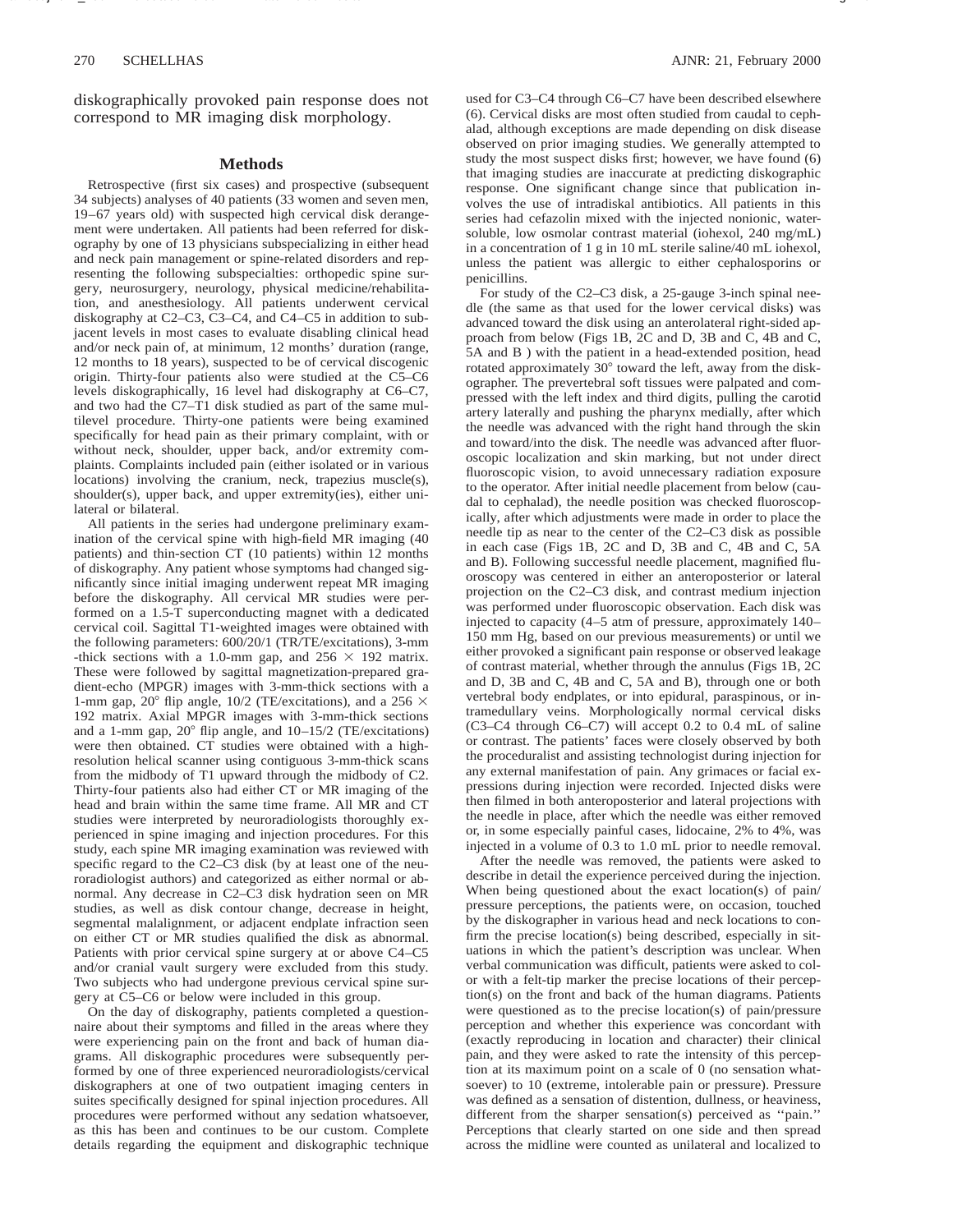

Name /ajnr/21\_206 02/03/00 10:05AM Plate # 0 com osite g 271 # 3

Fig 1. Patient with 5/10 concordant, bilateral, occipital head, CVJ, and upper neck pain.

A, Sagittal MPGR image (3-mm thick, 1-mm gap, 20 $^{\circ}$  flip angle, TE = 10) shows a completely normal-appearing C2–C3 disk.

B, C2-C3 diskogram in anteroposterior (left) and lateral (right) views shows uncovertebral fissure (arrow on left) along with fullthickness posterior tear and contrast leakage (arrow on right).

the place at which the greatest initial perception occurred. All this information was recorded by the assisting technologist on a standard form used for diskography before proceeding to the next level. Once the entire diskographic examination was complete, each patient was given the option of receiving a nonrenewable prescription for a narcotic analgesic (most often hydrocodone) and a muscle relaxant, if needed, for spasms. Most patients requested the prescription, as they often experienced soreness for the first 12 to 36 hours after the procedure, especially if painful disks were provoked. Occasionally, patients experienced an exacerbation of their clinical pain for up to several days after diskography, necessitating the narcotic prescription. We rarely obtained postdiskography CT scans in this series, as we have found such scans noncontributory in most cases (6). All the patients had prediskography imaging, and the diskographies were performed mostly for the provoked responses. The high-quality anteroposterior and lateral diskograms obtained at each level injected provided the needed anatomic information.

### **Results**

MR studies revealed 32 (80%) of 40 C2–C3 disks to be normal in contour, height, and intrinsic signal intensity (Fig 1A). Eight disks (20%) were judged to be abnormal (Figs 2A, 3A, 4A). The most common abnormality noted on MR images was nuclear dehydration (Fig 3A). All 10 of the CT cervical spine studies were judged to be normal at C2–C3. All the brain/head imaging studies were normal with regard to identification of potential sources of pain.

Diskographically provoked responses ranged from 0/10 to 10/10 in intensity and were highly variable with regard to location of pain or pressure (Figs 6 and 7 and Table). Obvious facial expressions and/or other manifestations of pain during C2–C3 injection were observed in 22 (55%) of the patients, all with pain responses of 8/10 or greater. More subtle (questionable) responses were not recorded. Nine patients described intense ( $\geq 7/10$ ), concordant pain, either unilaterally or bilaterally in the neck; four described pain in either the shoulder(s) or trapezius muscle(s) in association with neck pain; and 18 described pain at the craniovertebral junction (CVJ), with or without neck or head pain. Nineteen described head pain in various locations in association with neck, trapezius, shoulder, or upper back pain. Thirteen described intense, concordant pain at or above the CVJ, without any neck, trapezius, shoulder, or upper back sensation. Four described this pain as being confined to various areas of the cranium without any pain at or below the CVJ. Of the head pain responses, 18 were located in the occiput, nine in the parietal region, 10 in various locations over the temporal bone, and one over the frontal bone, either unilaterally or bilaterally. Two patients described intense, concordant, unilateral orbital, peri- and/or retro-orbital pain in association with occipital, temporal, parietal, and CVJ pain. Eight patients described their head pain as being bilateral, but often asymmetric. The provoked responses at C2–C3 graphically differed from the responses at both C3–C4 and C4–C5 (see Fig 7 and Table). Observed peripheral lesions/fissures in the 40 injected C2–C3 disks were most often posterior and extended into the uncovertebral recesses or even more laterally into the cervical foramina. Leakage of contrast material from painfully deranged disks was generally on the same side as the provoked responses (Figs 1B, 2C and D, 3B and C, 4B and C, 5A and B). All intensely ( $\geq 7/10$ ) painful disks exhibited defects, including fissures extending into or through the outer aspect of the disk, or frank leakage of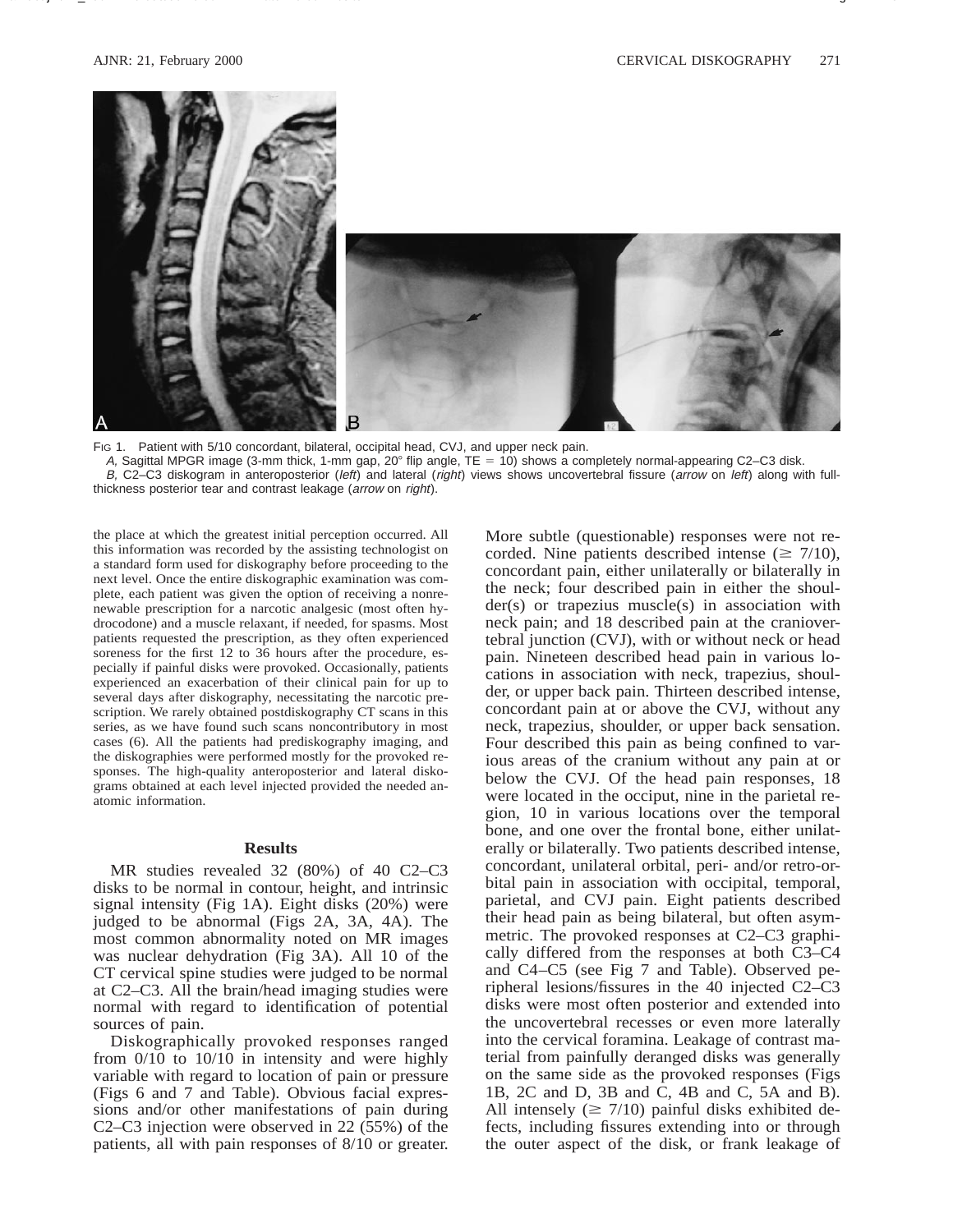FIG 2. Patient with 6.5/10 concordant, but mostly right-sided, occipital and mastoid pain with uncovertebral fissure.

 $A$  and  $B$ , Sagittal  $(A)$  and axial  $(B)$ MPGR images  $(3-$ mm thick, TE = 1015) show slight forward displacement of C2 on C3 (A). Axial image (B) appears normal. Because of the slight forward displacement of C2 on C3 (A), C2-C3 disk is judged to be abnormal.

 $\tilde{C}$  and  $D$ , Anteroposterior  $(C)$  and lateral (D) diskograms reveal an uncovertebral fissure and contrast leakage (arrows).





FIG 3. Patient with 9/10 concordant unilateral mastoid and occipital head pain associated with uncovertebral tear. A, Sagittal, 3-mm-thick MPGR midline image reveals relative dehydration of the C2–C3 disk (small arrow) as compared with the normally hydrated C6–C7 disk (large arrow).

B and C, Anteroposterior (B) and lateral (C) diskograms show an uncovertebral fissure (arrow in B). Note how the 25-gauge needle (arrow in C) enters the disk slightly from below.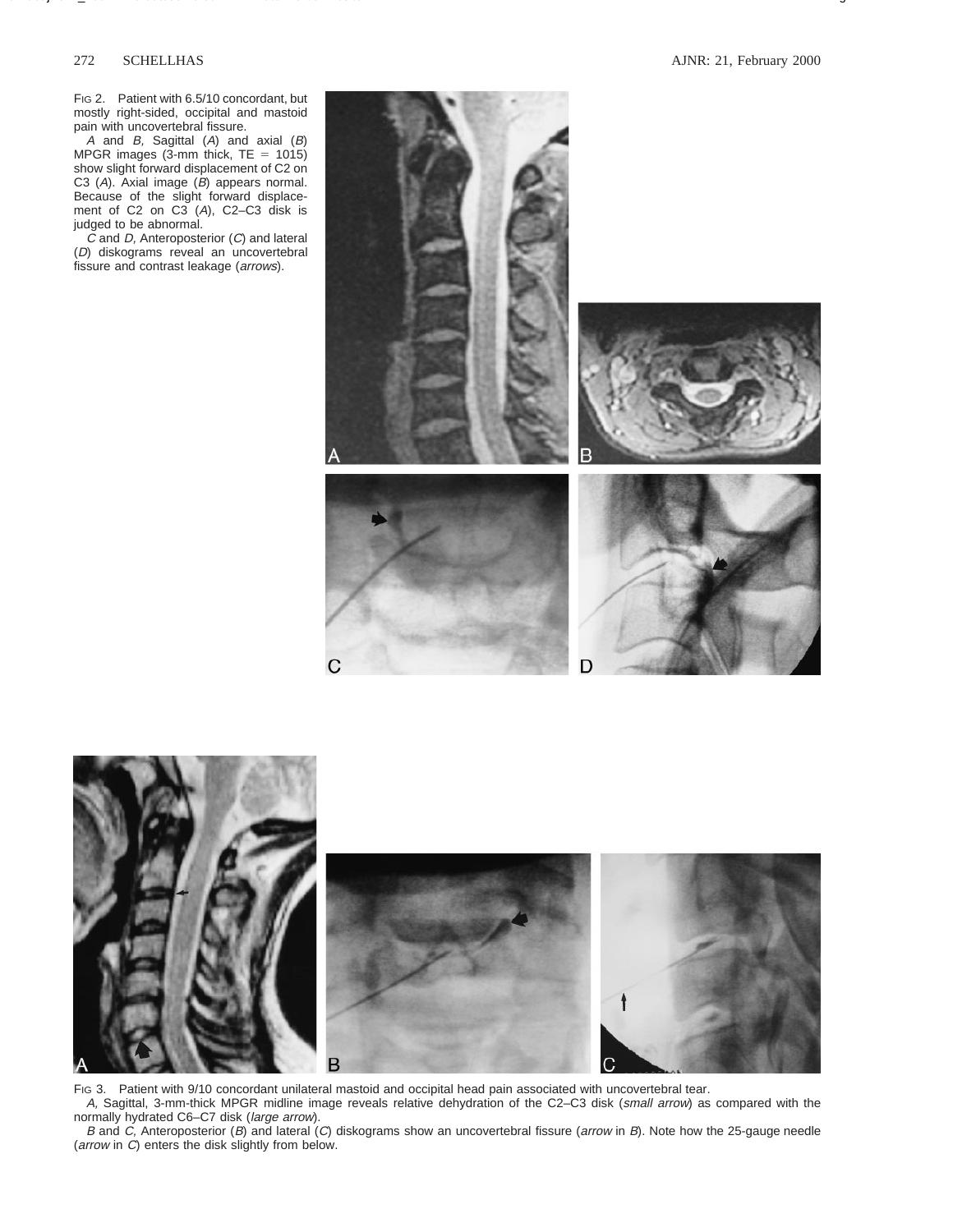

Name /ajnr/21\_206 02/03/00 10:05AM Plate # 0 com osite g 273 # 5

FIG 4. Patient with 9/10 concordant bilateral neck, CVJ, and occipital head pain with slightly abnormal C2–C3 disk contour at MR imaging.

A, Sagittal midline, 3-mm-thick MPGR image shows slight dorsal bulging of the C2-C3 disk annulus (arrow). Note previous interbody fusion at C4–C5.

B and C, Anteroposterior (B) and lateral (C) diskograms reveal bilateral uncovertebral fissures (arrows in B). The fissures are superimposed on lateral view (arrow in C).



FIG 5. Patient with 8.5/10 concordant, diffuse, bilateral CVJ, occipital, parietal, and temporal head pain associated with bilateral and posterior annular tears of the C2– C3 disk.

A and B, A large, broadly based defect is seen on both projections (arrow in B), extending into C2–C3 foramina (A).

contrast material beyond the disk margins (paraspinous, epidural, intravenous) (Figs 3B, 4B and C, 5A and B). All C2–C3 disks that were painless or that produced low-intensity pain exhibited similar fissures/tears, indicating that such findings are most likely normal for subjects of this age group (Figs 1B, 2C and B).

There were no postdiskographic infections or hematomas in this study. The most significant postprocedural side effect was a temporary exacerbation of the clinical headache and/or neck pain, lasting for up to 4 days after the procedure.

# **Discussion**

MR imaging has been shown by formal study to be insensitive to the detection of painful, nonprotruding peripheral cervical disk lesions at C3–C4 through C6–C7 (6). Pain associated with cervical tears at C3–C4 and below has been shown to be either unilateral or bilateral, generally depending on the location of peripheral disruption (6), whereas cervical facet-related pain has been shown to be unilateral and ipsilateral to the irritated joint(s) (2, 7–9). Our data indicate that central-to-peripheral (annular) defects that extend into or through the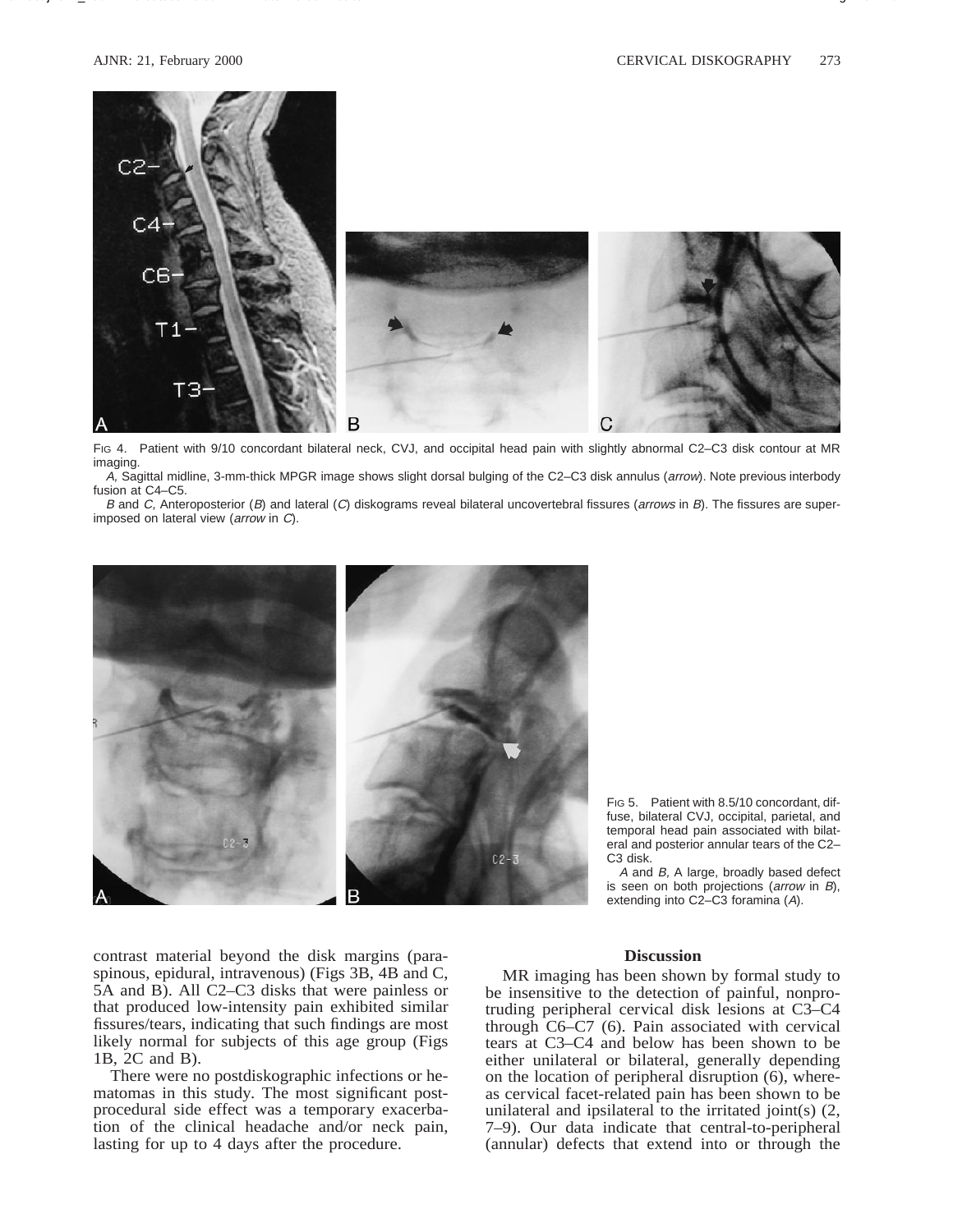

FIG 6. Analysis of diskographically provoked responses at C2-C3, C3–C4, and C4–C5. Forty disks were studied at each level. Only intensely painful  $(\geq 7/10)$  and concordant disks were counted.



FIG 7. Specific locations of head pain perceptions from intensely painful, concordant disks.

**Breakdown of intensely painful, concordant head pain responses comparing C2–C3 alone, C2–C3 and some other disk(s), and disk(s) other than C2–C3**

| Disk Level                                          | Headache Reproduced |                      |
|-----------------------------------------------------|---------------------|----------------------|
|                                                     | Yes                 | Nο                   |
| $C2-C3$ and no other level                          | 14                  | 13                   |
| C <sub>2</sub> -C <sub>3</sub> and some other level | Q                   | $\ddot{\phantom{1}}$ |

outer third of the C2–C3 disk are most common and do not necessarily correspond to clinically significant headache and/or neck pain in symptomatic subjects. Because we do not know what the disk morphology is at C2–C3 in lifelong asymptomatic subjects, a study of such individuals would be of value. Disk annular lesions are common in the lower cervical spine (C3–C4 and below) and increase in frequency with age (12, 13). Painless or coincidental annular tears involving cervical disks (C2– C3 through C6–C7) are also frequently encountered at diskography. Since we did not have a single C2– C3 disk in this series without some degree of uncovertebral fissuring, it is possible that C2–C3 fissuring or "uncovertebral recess" opacification is a normal finding in symptomatic adults. With this in mind, it appears that the diskographically provoked responses at C2–C3 were unrelated to disk morphology when fissures were present, both those observed on noninvasive imaging studies and those encountered diskographically.

Name /ajnr/21\_206 02/03/00 10:05AM Plate # 0 com osite g 274 # 6

In our study, the headache complaints ranged from highly localized and unilateral to diffuse bilateral occipital, temporal, parietal, frontal and orbital pain (Fig 7). An important feature of the head pain associated with C2–C3 diskography in our investigation is that it was not necessarily associated with neck pain (Figs 6 and 7). Four patients in our series of 40 had exclusively head pain reproduced at diskography. Most patients, however, had both headache and neck pain of varying degrees and distribution, depending on which cervical disks and/ or other structures and cervical segments were involved.

In a previous study (6), we excluded the C2–C3 disk and found that head pain may be associated with lesions involving the cervical disks at C5–C6 through C3–C4, especially C3–C4. In our current and more complete analysis of diskographically provoked responses to C2–C3 injections, we found that either unilateral or bilateral head pain was equally as common as pain involving the CVJ, and more common than neck pain (Fig 6). Head pain was much more frequently associated with C2–C3 than with C3–C4 and lower levels (see Figs 6 and 7 and Table). The bilateral pain (head, neck, CV junction) was often asymmetric and usually on the same side as the peripheral defect and contrast leakage. C2–C3 alone reproduced the clinical head pain in 14 cases, whereas in six patients, C3–C4 was solely associated with intense, concordant head pain. Although significant head pain was associated with C4–C5 diskography in two cases, there were no instances in which head pain was exclusively due to C4–C5 derangement. We observed headache associated with C2–C3 and another disk in nine cases, which was less common than head pain provoked from C2–C3 alone (14 cases). In 13 cases, head pain was not reproduced at diskography (see Table).

Cervical diskography, and especially puncture of the C2–C3 disk, requires considerable technical skill and experience to be performed safely and accurately. The diskographers in this study had each safely performed multiple-level cervical diskographies in more than 50 patients without complication before attempting study of a C2–C3 disk. We directly palpate the spine at all cervical levels, including C2–C3, with our second and third fingers while carefully placing the needle with the opposite hand. If we cannot palpate the spine, we will not attempt disk puncture, especially at C2–C3, where the pharynx can easily lie between the skin and spine, and potentially lead to infection should a needle become contaminated by passing through the pharynx en route to the disk. Patients must be